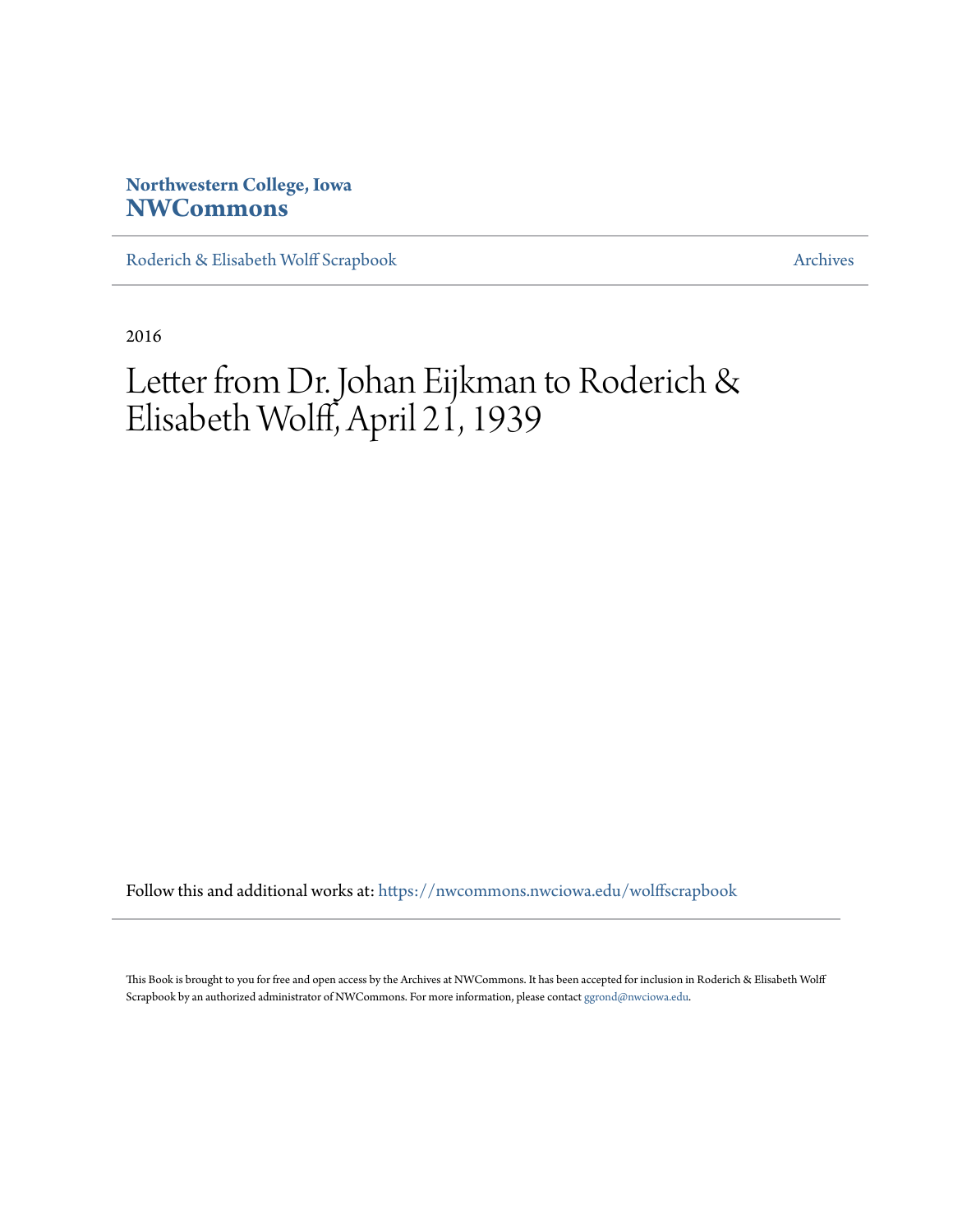DR J. EIJKMAN AMSTERDAM-W., 21 April 1939 **LEIDSCHEBOSCH.JE** 

Liebe Freunde,

Da ich auf Reisen war, konnte ich Ihnen leider nicht umgehend herzlich danken für das schönes Kleidshen, das Sie mir gemacht und zugesandt haben.

Sie haben meiner Frau ( sie bewundert diese Handarbeit immer sehr!) und mir ausser grientlich vill<sup>2</sup> Freude damit gemacht und ich kann es nur bedauern dass ich eifentlich so wenig dagegeniiber stellen kann.

Aber, ich habe aufrechte Bewunderung fiir die Weise worauf Sie ihre Emigrationszeit verbringen.

> Nochmals: vielen Dank auch aus Naman meiner Frau, und mit recht frdl.Grüsze

Vight